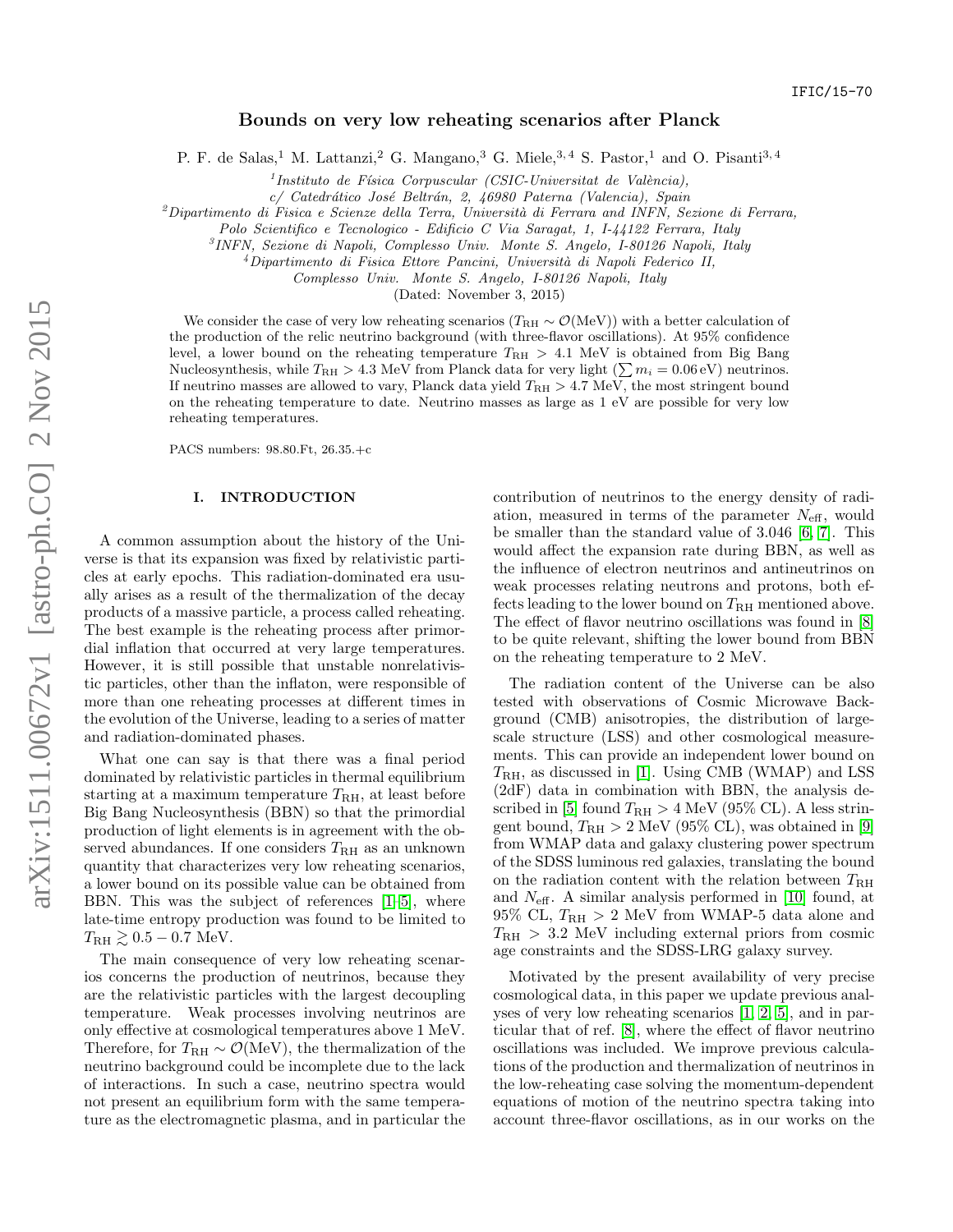standard case [\[6,](#page-7-2) [7\]](#page-7-3) or including neutrino asymmetries [\[11,](#page-7-8) [12\]](#page-7-9). The impact on BBN is found with a modified version of the PArthENoPE code [\[13\]](#page-7-10), while the bounds on  $T_{\rm RH}$  from late-time cosmological observables are obtained from the latest results of the Planck satellite, among other data, including also the case of massive neutrinos.

This paper is organized as follows. We describe our calculations of the production of neutrinos in low-reheating scenarios in Sec. [II,](#page-1-0) which are used to find the limit on the reheating temperature from BBN in Sec. [III.](#page-3-0) The bounds on TRH using late cosmological observables, such as CMB anisotropies as measured by Planck, are described in Sec. [IV.](#page-5-0) Finally, in Sec. [V](#page-6-0) we draw our conclusions.

## <span id="page-1-0"></span>II. PRODUCTION OF NEUTRINOS IN LOW-REHEATING SCENARIOS

Let us call  $\phi$  the massive particles that decay with a rate  $\Gamma_{\phi}$  into relativistic particles other than neutrinos, reheating the Universe. With this assumption, neutrinos are populated via weak interactions with charged leptons such as  $e^{\pm}$ . The cases were hadrons or neutrinos can be directly produced in  $\phi$  decays were considered in [\[2\]](#page-7-7) and [\[5\]](#page-7-1), respectively.

We follow the convention of previous analyses and define the reheating temperature  $T_{\rm RH}$  as

$$
\Gamma_{\phi} = 3H(T_{\rm RH}),\tag{1}
$$

where we assume that at this point the Universe is already dominated by radiation with  $T_{\rm RH}$ . For the range of temperatures that we are interested in, if all relativistic particles are the standard ones with an energy density  $\rho_r$ , the Hubble parameter is given by

$$
H = \sqrt{\frac{8\pi\rho_r}{3M_P^2}} = \sqrt{g^* \frac{8\pi^3}{90} \frac{T^2}{M_P}},
$$
 (2)

where  $M_P$  is the Planck mass and the number of degrees of freedom would be  $g^* = 10.75$  in the standard case. In our low-reheating scenario we use this value for the definition of  $T_{\rm RH}$ , despite the fact that neutrinos might be far from being in equilibrium with the electromagnetic plasma. Therefore,  $T_{\rm RH}$  is just a different way of referring to the decay rate of the massive particles

$$
T_{\rm RH} \simeq 0.7 \left(\frac{\Gamma_{\phi}}{\rm s^{-1}}\right)^{1/2} \text{MeV} \,. \tag{3}
$$

The particle content of the Universe as a function of time in a low-reheating scenario is found solving three types of evolution equations: for the  $\phi$ 's, for the electromagnetic particles and for neutrinos. The equation for the energy density of  $\phi$ 's is that of a decaying nonrelativistic species

$$
\frac{d\rho_{\phi}}{dt} = -\Gamma_{\phi}\rho_{\phi} - 3H\rho_{\phi} , \qquad (4)
$$

where inverse decays are neglected and the Hubble parameter depends on the total energy density of the Universe.

Those particles that are coupled through electromagnetic interactions are in equilibrium with a common temperature  $T_{\gamma}$ , including photons,  $e^{\pm}$  and  $\mu^{\pm}$ . Therefore, we just need to compute the time evolution of  $T_{\gamma}$ , which is obtained from the continuity equation for the total energy-momentum  $\rho$  in the expanding Universe,

<span id="page-1-2"></span>
$$
\frac{d\rho}{dt} = -3H\left(\rho + P\right),\tag{5}
$$

with P the total pressure. The equation for  $T_{\gamma}$  is similar to the one used in  $[1, 5]$  $[1, 5]$ , i.e.

$$
\frac{dT_{\gamma}}{dt} = \frac{-\Gamma_{\phi}\rho_{\phi} + 4H(\rho_{\gamma} + \rho_{\nu}) + 3H(\rho_{l} + P_{l}) + d\rho_{\nu}/dt}{\partial\rho_{\gamma}/\partial T_{\gamma} + \partial\rho_{l}/\partial T_{\gamma}},
$$
\n(6)

where *l* stands for the charged leptons. In our calculations we have modified this equation including finite temperature QED corrections to the electromagnetic plasma, as described in [\[14,](#page-7-11) [15\]](#page-7-12).

The evolution of the momentum distributions of the three flavor neutrinos is calculated taking into account that, at MeV temperatures, neutrinos are interacting while oscillations start to be effective. In such a case, the neutrino distributions are described with  $3\times3$  matrices in flavor space  $\rho_{\mathbf{p}}$  [\[16,](#page-7-13) [17\]](#page-7-14) for each neutrino momentum **p**. The diagonal elements of  $\rho_{\mathbf{p}}$  are the usual occupation numbers of flavor neutrinos (from which one obtains  $\rho_{\nu}$ ) and the off-diagonal ones encode phase information, vanishing for zero mixing. In the absence of a lepton asymmetry, antineutrinos have the same evolution as neutrinos, so there is no separate equation for them.

The equations of motion for  $\rho_{\mathbf{p}}$  are the same as in [\[18\]](#page-7-15),

<span id="page-1-1"></span>
$$
\frac{d\varrho_{\mathbf{p}}}{dt} = -\mathrm{i} \left[ \Omega_{\mathbf{p}}, \varrho_{\mathbf{p}} \right] + C(\varrho_{\mathbf{p}}). \tag{7}
$$

where the anticommutator term describes flavor oscillations,

$$
\Omega_{\mathbf{p}} = \frac{\mathsf{M}^2}{2p} - \frac{8\sqrt{2} \, G_{\mathrm{F}} p}{3m_{\mathrm{W}}^2} \, \mathsf{E} \,. \tag{8}
$$

Here  $p = |\mathbf{p}|$  and M is the neutrino mass matrix, diagonal in the mass basis, whose form in the weak-interaction basis is found using the neutrino mass matrix  $U$  [\[6\]](#page-7-2). In this work we fix the neutrino oscillation parameters (two mass-squared differences and three mixing angles) to the best-fit values found in [\[19\]](#page-7-16) for the normal mass hierarchy. After the last mixing angle  $\theta_{13}$  was recently measured with a non-zero value, all of them are known with good precision (varying them in the allowed ranges does not modify our results). Matter effects are included via the term proportional to the Fermi constant  $G_F$ , where  $m_W$ is the W boson mass and  $E$  is the  $3 \times 3$  flavor matrix of charged-lepton energy densities [\[16\]](#page-7-13) (we only need to include the contribution of  $e^{\pm}$  and  $\mu^{\pm}$ ).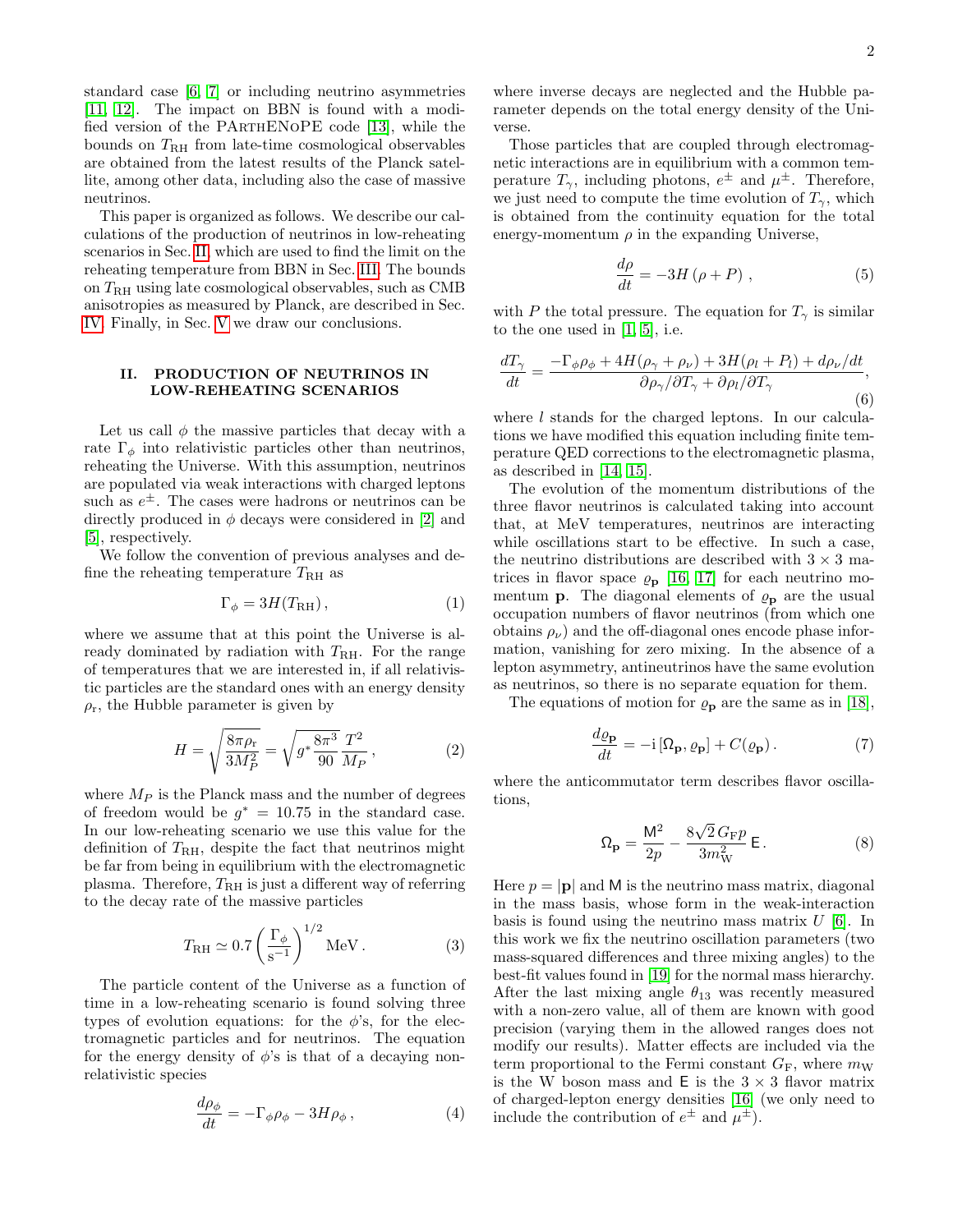

<span id="page-2-0"></span>FIG. 1: Time evolution of the ratio of energy densities of neutrinos and photons, normalized in such a way that it corresponds to  $N_{\text{eff}}$  before (left) and after (right)  $e^{\pm}$  annihilations. Four cases with different values of the reheating temperature are shown.

The last term in eq. [\(7\)](#page-1-1) corresponds to the effect of neutrino collisions, i.e. interactions with exchange of momenta. Here we follow the same assumptions of our previous works in relic neutrino decoupling: we use momentum-dependent damping factors for the offdiagonal collision terms in the weak-interaction basis, while scattering and pair processes for the diagonal elements of  $\varrho_{\rm p}$  are included without approximations solving numerically the collision integrals as in [\[6\]](#page-7-2). For more details on the collision terms and related references, see ref. [\[18\]](#page-7-15).

In summary, with respect to the previous calculation of neutrino production in low-reheating scenarios [\[8\]](#page-7-4) we include three-flavor oscillations and solve two-dimensional collision integrals for the weak processes (with  $m_e \neq 0$ and using Fermi-Dirac distributions for  $e^{\pm}$ ). For comparison, we have also performed the calculations in the absence of neutrino oscillations. As in [\[8\]](#page-7-4) we neglect neutrino-neutrino processes, that do not increase the energy density of neutrinos and are expected to have small effects, and use comoving variables for the expansion rate  $(x = m_e a)$ , the photon temperature  $(z = T_\gamma a)$  and the neutrino momenta  $(y = p_{\nu} a)$ , where a is the scale factor.

For each value of the reheating temperature, we start our calculations at  $t = 10^{-3}$  s, imposing that the Universe is strongly dominated by matter, and end the evolution when  $T_{\gamma}$  < 10 keV in a radiation-dominated regime. The results do not depend on the choice of the initial time, provided that the maximum value of  $T_{\gamma}$  that is reached is significantly larger than the neutrino decoupling temperature. The value of  $\rho_{\phi}$  is obtained from the Friedmann equation,  $3t_i/2 = (8\pi \rho_{\phi}/3M_P^2)^{-1/2}$  [\[5\]](#page-7-1), while we fix  $T_{\gamma}^0 = 2$  MeV. This last choice speeds up the initial



<span id="page-2-1"></span>FIG. 2: Final differential spectra of neutrino energies as a function of the comoving momentum for three values of the reheating temperature, compared to an equilibrium spectrum (thin dotted black line). The three thick solid lines for  $T_{\rm RH} =$ 3 (middle red lines) and 1 MeV (lower black lines) correspond, from larger to smaller values, to  $\nu_e$ ,  $\nu_\mu$  and  $\nu_\tau$ , respectively. For  $T_{\text{RH}} = 3$  MeV we also include the case without flavor oscillations (thin red lines, upper for  $\nu_e$  and lower for  $\nu_{\mu,\tau}$ ).

phase of the numerical calculations, until the expected evolution is obtained:  $T_{\gamma}$  decreases as  $t^{-1/4}$  when matter dominates and as  $t^{-1/2}$  when relativistic particles fix the cosmological expansion (see figure 1 in [\[2\]](#page-7-7)).

A few examples of our numerical calculations are depicted in Fig. [1,](#page-2-0) where the time evolution of the ratio of energy densities  $\rho_{\nu}/\rho_{\gamma}$  is shown for four values of  $T_{\rm RH}$ . This ratio is normalized in two different ways in the yaxis, so that it corresponds to the effective number of neutrinos before and after  $e^{\pm}$  annihilations (3 in both cases in the approximation of instantaneous neutrino decou-pling) [\[18\]](#page-7-15). In particular, at late times  $N_{\text{eff}}$  is defined as  $\rho_r/\rho_\gamma = 1+7/8(4/11)^{4/3}N_{\text{eff}}$ . For values of the reheating temperature as large as 15 MeV, except at the very initial phase, the evolution of  $\rho_{\nu}/\rho_{\gamma}$  is similar to the standard case with a fast drop at  $t \sim 1$  s due to photon heating by  $e^+e^-$  annihilations. Instead, for smaller values of  $T_{\rm RH}$ one can see that  $\rho_{\nu}/\rho_{\gamma}$  decreases while the  $\phi$ 's decay, followed by a period where this ratio slightly increases but never reaches the value expected in the standard case. Instead, neutrinos do not reach equilibrium and the final  $N_{\text{eff}}$  is clearly below three. This fact can be easily seen in Fig. [2,](#page-2-1) where the differential energy spectrum of neutrinos at the end of the evolution is shown for three values of  $T_{\rm RH}$ , compared to the case of an equilibrium Fermi-Dirac spectrum. For  $T_{\rm RH} = 15$  MeV the energy distribution is very close to equilibrium, actually slightly above for large momenta as expected in the standard decoupling case that leads to  $N_{\text{eff}} = 3.046$  [\[6\]](#page-7-2). Instead, for smaller values of the reheating temperature there exists a significant reduction in the production of neutrinos, in particular for  $T_{\rm RH}=1$  MeV.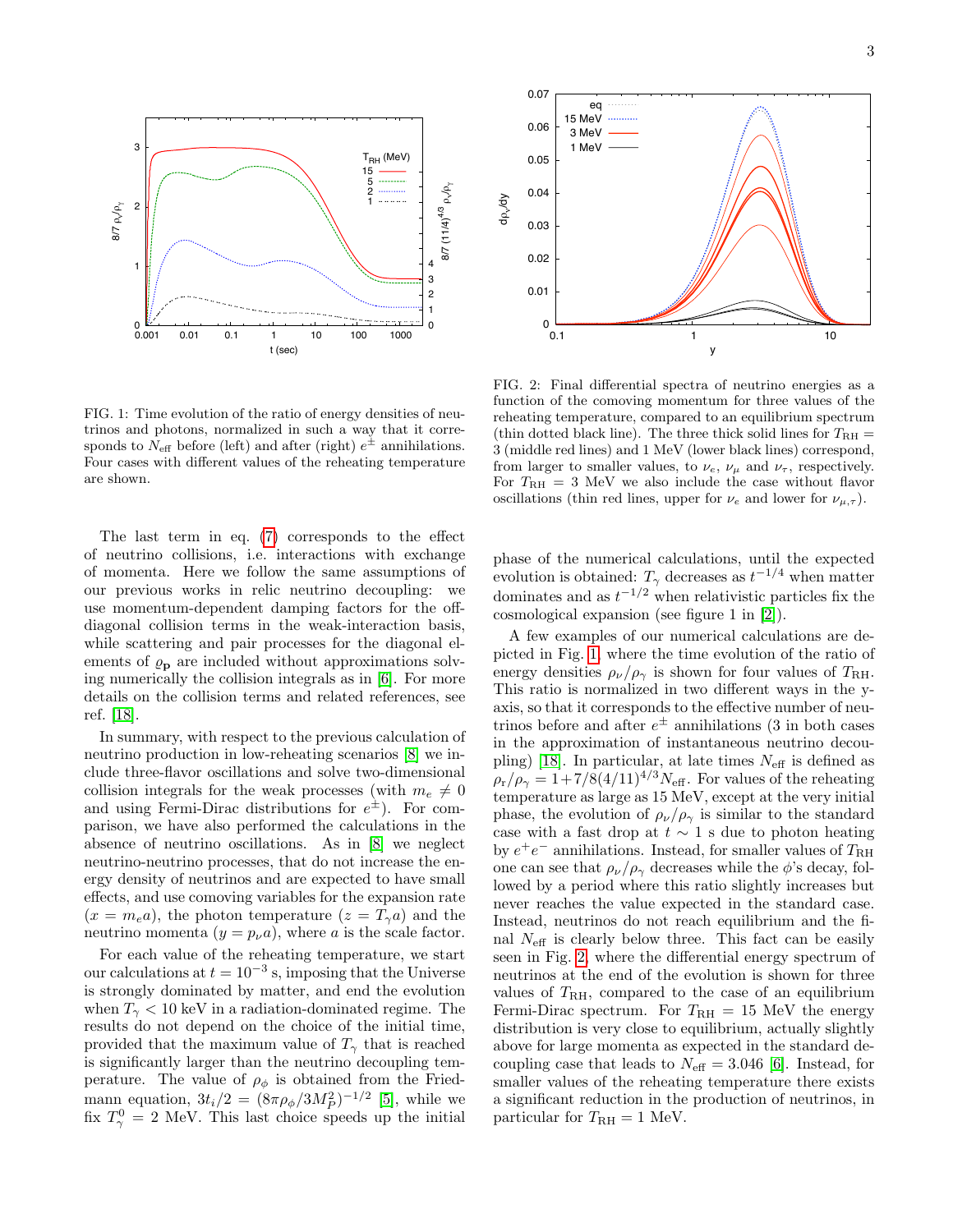

<span id="page-3-1"></span>FIG. 3: Distortion of the electron neutrino spectrum parameterized with  $R_E$  (defined in the text) as a function of the reheating temperature. A value  $R_E > 1$  indicates a significant spectral distortion with respect to equilibrium. Solid curve is for oscillating neutrinos, while dotted is for the no oscillation case and is reported for comparison.

The distortion of the neutrino spectra from an equilibrium form can be described by the parameter  $R_E$ , defined as [\[2\]](#page-7-7)

$$
R_E = \frac{1}{3.151 \, T_{\text{eff},\nu}} \frac{\rho_{\nu}}{n_{\nu}},\tag{9}
$$

where the neutrino energy density  $\rho_{\nu}$ , number density  $n_{\nu}$  and effective temperature  $T_{\text{eff},\nu} = [2\pi^2 n_{\nu}/\zeta(3)]^{1/3}$  are found by integrating the spectrum. The parameter  $R_E$ represents the ratio of the mean neutrino energy to the value in thermal equilibrium and it is shown for electron neutrinos as a function of  $T_{\rm RH}$  in Fig. [3.](#page-3-1) A value around unity indicates that the neutrino spectrum has a form close to equilibrium, while larger  $R_E$  point to significant distortions as happens for  $T_{\rm RH}\lesssim 3\,{\rm MeV}$  (more noticeable if flavor oscillations are included).

Finally, we present in Fig. [4](#page-3-2) the final contribution of neutrinos to the energy density of radiation in terms of  $N_{\text{eff}}$ . Its value drops below 3 if  $T_{\text{RH}} \lesssim 7 \text{ MeV}$ . Our results are similar to those shown in [\[5\]](#page-7-1) (figure 1) and [\[8\]](#page-7-4) (figure 3). In particular, we agree with ref. [\[8\]](#page-7-4) in the fact that the final value of  $N_{\text{eff}}$  in the middle range of MeV reheating temperatures is slightly larger in the case where flavor neutrino oscillations are included.

### <span id="page-3-0"></span>III. BOUNDS FROM PRIMORDIAL NUCLEOSYNTHESIS

The effect of neutrino distributions on the production of primordial yields of light elements during BBN can be summarized as follows:



<span id="page-3-2"></span>FIG. 4: Final contribution of neutrinos to the radiation energy density in terms of  $N_{\text{eff}}$ , as a function of the reheating temperature. The horizontal line indicates the standard value,  $N_{\text{eff}} = 3.046$ .

- 1. the energy density of all neutrino flavors  $\rho_{\nu}$ , contributes to the radiation energy density  $\rho_r$ , which leads the Hubble expansion rate;
- 2. the momentum distribution of electron neutrinos directly enters the charged current weak rates, which govern the neutron-proton chemical equilibrium;
- 3. the time evolution of  $\rho_{\nu}$  explicitly enters eq. [\(5\)](#page-1-2), stating the entropy conservation per comoving volume; in particular, one can define the function [\[20\]](#page-7-17)

<span id="page-3-3"></span>
$$
\mathcal{N} = \frac{1}{z^4} \left( x \frac{d}{dx} \bar{\rho}_\nu \right),\tag{10}
$$

with  $\bar{\rho}_{\nu} \equiv a^4 \rho_{\nu}$ . This function measures neutrino heating by electromagnetic plasma, and in the standard scenario is not vanishing during the  $e^{\pm}$  annihilation stage only, due to the small entropy transfer (order percent) to neutrinos. For sufficiently low  $T_{\rm RH}$  scenarios we expect this function to be non zero in the BBN relevant temperature range, during the neutrino production stage.

In order to put constraints on the reheating temperature, the time evolution of  $\rho_{\nu}$ , N, and of the  $\nu_e$  ( $\bar{\nu}_e$ ) distribution functions have been fitted for different values of  $T<sub>RH</sub>$ , and used as input in a modified version of the PArthENoPE code [\[13\]](#page-7-10). Fig. [5](#page-4-0) shows the evolution with photon temperature of  $\mathcal N$  for different values of  $T_{\rm RH}$ . As expected, the lower is  $T_{\rm RH}$  the smaller the value of  $T_{\gamma}$  at which the standard expression is recovered.

The values of the final abundances of helium,  $Y_p$ , and deuterium, <sup>2</sup>H/H, for a baryon density  $\omega_b = \Omega_b h^2 =$ 0.02226 are reported in Fig.s [6](#page-4-1) and [7,](#page-4-2) where we show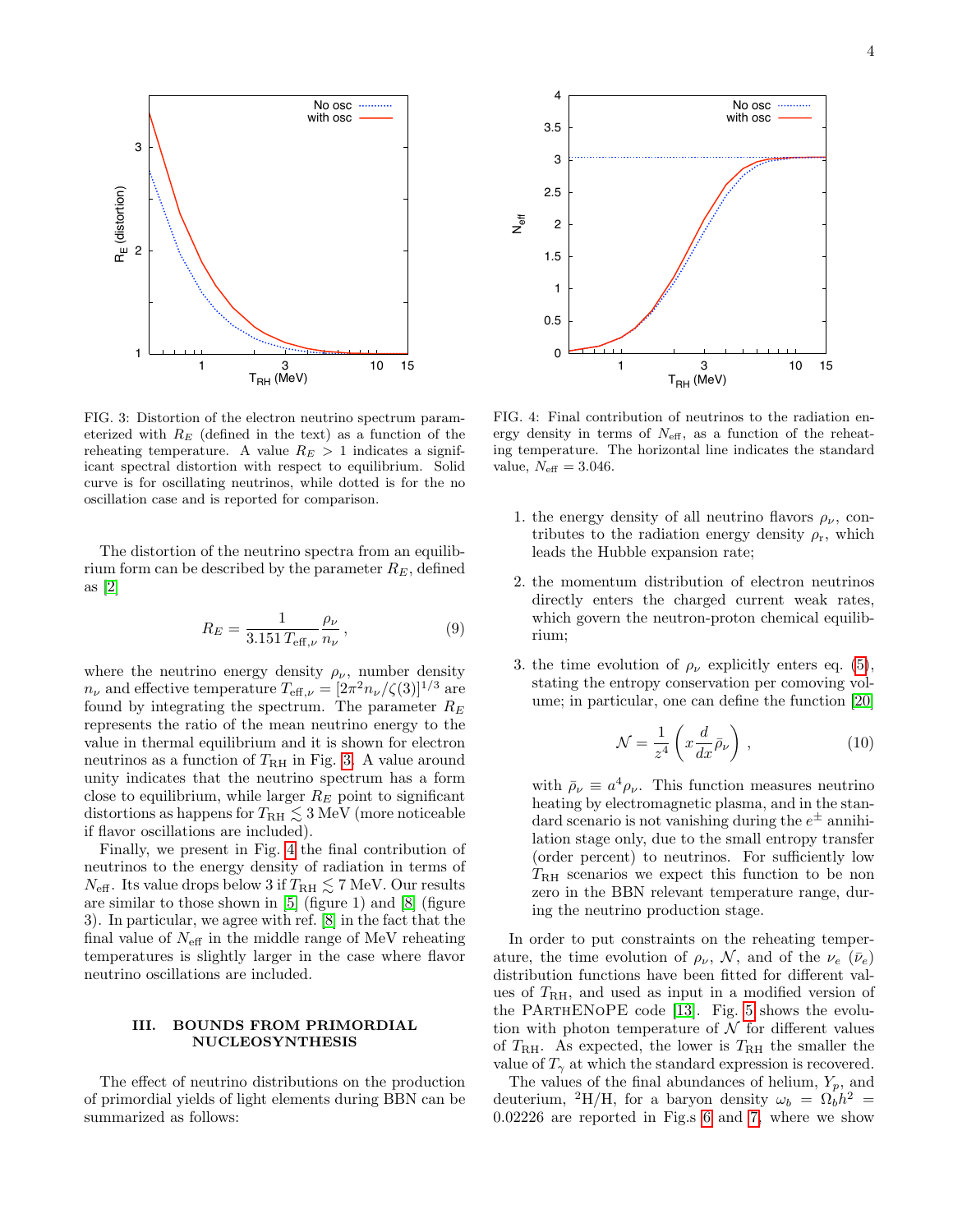for comparison the data obtained both in presence and in the absence of neutrino oscillations. In particular, the dependence on  $T_{\rm RH}$  of the helium abundance of Fig. 6 is similar to what was found in  $[8]$  (figure 4).

We use the most recent data on the primordial abundances of <sup>4</sup>He and deuterium. For the helium mass fraction, the result of new observations of He (and H) emission lines in extragalactic HII regions, including a near infrared line at  $\lambda$ 10830 [21] that helps in breaking the degeneracy between gas density and temperature, leads to a reduction in the uncertainty and to a better defined regression value  $[22]$ ,

$$
Y_p = 0.2449 \pm 0.0040 \tag{11}
$$

On the other hand, after a very precise observation of deuterium abundance in 2012 [23], which reduced the uncertainty from  $10-20\%$  to about 2\%, the result of a reanalysis of deuterium data gives [24]

<span id="page-4-3"></span>
$$
{}^{2}\text{H/H} = (2.53 \pm 0.04) \cdot 10^{-5} \tag{12}
$$

For each nuclide we have defined a  $\chi^2$ -function as follows  $(i = {}^{4}\text{He}$ ,  ${}^{2}\text{H/H}$ 

$$
\chi_i^2 = \frac{(X_i^{th}(\Omega_b h^2, T_{\rm RH}) - X_i^{exp})^2}{\sigma_{i,exp}^2 + \sigma_{i,th}^2} \tag{13}
$$

where  $X_i^{th}$  is the theoretical value computed with PARTHENOPE code as function of baryon density and  $T_{\rm RH}$ , and  $\sigma_{th}^2$  the corresponding uncertainty due to propagation of nuclear process rates ( $\sigma_{^4\text{He},th} = 0.0003$ ,  $\sigma_{\text{D},th} = 0.07$ ). The corresponding experimental mean<br>value and uncertainty are denoted by  $X_i^{exp}$  and  $\sigma_{i,exp}$ .<br>We have used a prior on the value of  $\Omega_b h^2$  from the recent Planck collaboration results [25]. Of course each  $\chi_i^2$  tends to a constant value for sufficiently large values of  $T_{\rm RH}$ , which corresponds to a standard cosmology at BBN epoch, whereas it increases quite rapidly when  $T_{\rm RH}$ 



<span id="page-4-0"></span>FIG. 5: The function  $\mathcal N$  in eq. (10) for different values of  $T_{\rm RH}$  $(15, 10, 7, 6, 5, 4, 3 \text{ MeV}$  from right to left) compared to the standard one (black dashed line). The initial (large temperature) decreasing branch of each curve is due to neutrino heating from electromagnetic plasma, which smoothly tends toward the standard behavior due to  $e^\pm$  annihilation stage.



<span id="page-4-1"></span>FIG. 6: Values of the primordial helium yield,  $Y_p$ , for different values of  $T_{\rm RH}$ , taking into account neutrino oscillations (upper blue line) and in absence of the oscillations (lower yellow line).

becomes smaller and smaller. Marginalizing the product  $(\chi^2_{^4\text{He}}\chi^2_{\text{D}})\,(\Omega_b h^2, T_{\text{RH}})$  over the parameter  $\Omega_b h^2$ , we find that the " $2\sigma$ " BBN bound on the reheating temperature, obtained by requiring that the marginalized  $(\chi^2_{\rm ^4He} \chi^2_{\rm D})$   $(T_{\rm RH}) \leq 4$ , is

$$
T_{\rm RH} \ge 4.1 \,\text{MeV} \tag{14}
$$

Actually, this constraint is entirely provided by deuterium, whose experimental estimate is more accurate.

As a final consideration, we mention that our result was obtained using the present best fit of experimental data on the  $d(p,\gamma)^3$ He S-factor [26]. A theoretical ab-initio calculation for this process has been presented in  $[27]$ , resulting in a larger reaction cross section in the BBN energy range, and a lower theoretical value of  $D/H$ , in better agreement with the experimental result of eq.  $(12)$ , see [28]. Using this theoretical value for the  $d(p,\gamma)^3$ He thermal rate, assuming conservatively the same error on its determination  $\sigma_{D,th}^2 = 0.07$ , the BBN bound on the reheating temperature becomes even

![](_page_4_Figure_16.jpeg)

<span id="page-4-2"></span>FIG. 7: Values of the deuterium to hydrogen ratio  $D/H$ , as a function of  $T_{\rm RH}$ , with and without neutrino oscillations (upper blue and lower yellow lines, respectively).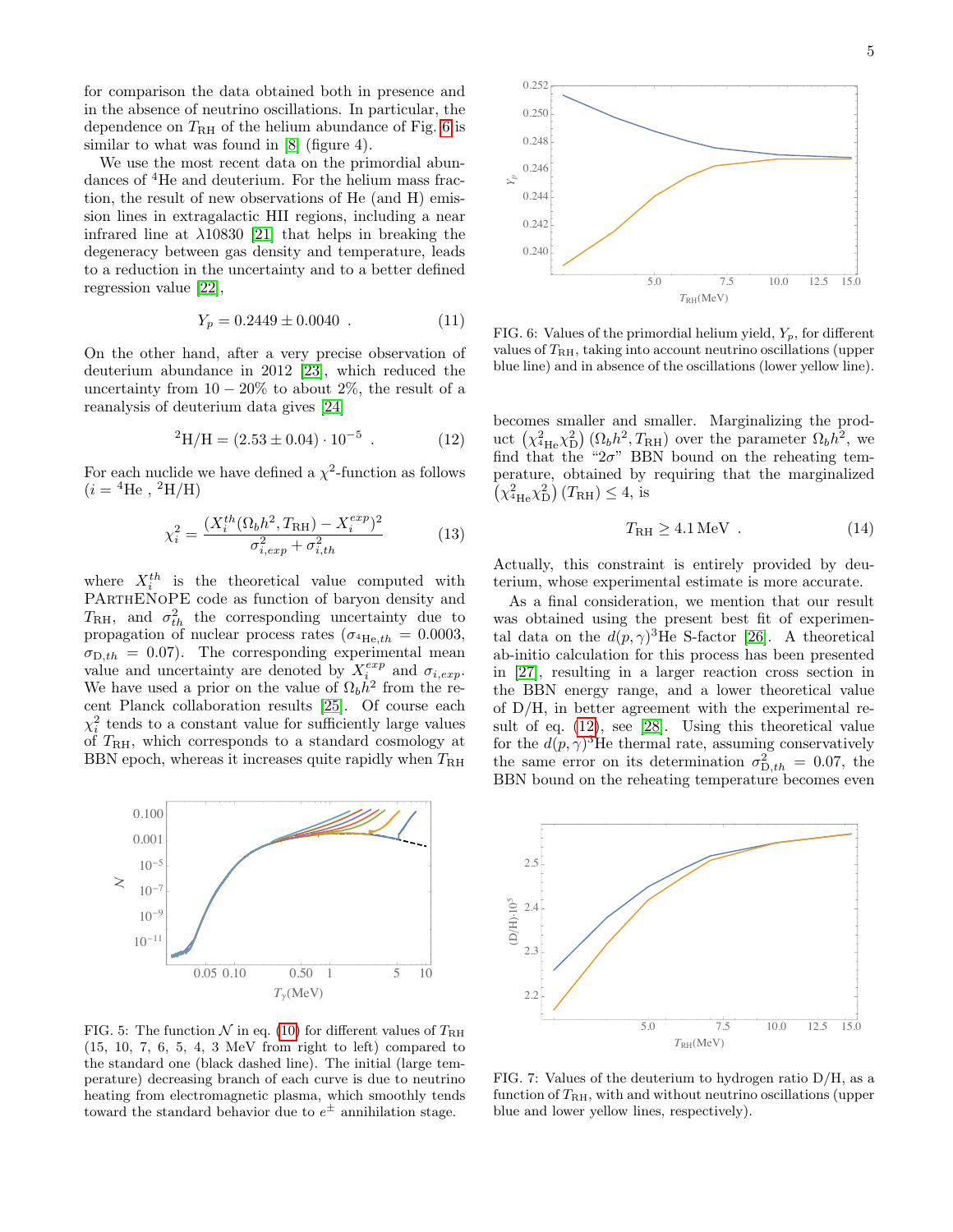stronger

$$
T_{\rm RH} \geq 5.1 \,\text{MeV} \tag{15}
$$

### <span id="page-5-0"></span>IV. BOUNDS FROM COSMIC MICROWAVE BACKGROUND OBSERVATIONS

We now derive bounds on the reheating temperature from the observed spectrum of CMB temperature and polarization anisotropies as measured by the Planck satellite [\[25,](#page-8-3) [29,](#page-8-7) [30\]](#page-8-8).

In order to compute the CMB power spectrum in models with a low-reheating temperature, we have modified the Boltzmann code CAMB [\[31\]](#page-8-9) to allow for an arbitrary form of the neutrino distribution function (in principle different for each neutrino state). We use the results on the evolution of the neutrino spectra, as described in Sec. II above, to obtain the distribution functions of the flavor neutrinos, to be given as an input to CAMB for a given value of the reheating temperature  $T_{\rm RH}$ . Since at the redshift of interest for the calculation of the CMB anisotropies and other late-time observables the neutrino distribution functions are evolving self-similarly, keeping a constant shape and being only redshifted by the expansion of the Universe, only the very last step of the time integration described in Sec. II is actually relevant to this purpose. Note, however that the cosmological perturbation equations are written in terms of the momentum distributions  $f_{\nu_i}$   $(i = 1, 2, 3)$  for the mass eigenstates; these are related to the flavor distributions  $f_{\nu_{\alpha}}$  ( $\alpha = e, \mu, \tau$ ) by means of the relation:

$$
f_{\nu_i}(y) = \sum_{\alpha = e, \,\mu, \,\tau} |U_{\alpha i}|^2 f_{\nu_\alpha}(y) \tag{16}
$$

where  $U$  is the neutrino mixing matrix. As already said, we fix the matrix elements to the best-fit values from the global analysis of oscillation data of Ref. [\[19\]](#page-7-16) for the normal mass hierarchy.

We have seen from the results of Sec. [II](#page-1-0) that in lowreheating scenarios the effective number of relativistic species  $N_{\text{eff}}$  is smaller than its standard value. This is not an independent parameter as it only depends on the neutrino distribution functions and thus on the reheating temperature. So, the correct value of  $N_{\text{eff}}$  for each  $T_{\text{RH}}$  is automatically obtained internally in the Boltzmann code by means of the integration of the neutrino spectra.

The CMB anisotropy spectrum is also sensitive to the primordial helium abundance  $Y_p$ , mainly through its influence on the recombination history. In particular, increasing the helium fraction has the effect of reducing the power in the damping tail of the CMB spectrum. Assuming standard BBN, the helium fraction is not an independent parameter but instead can be determined once the baryon density  $\omega_b$  and the effective number of relativistic species  $N_{\text{eff}}$  - related to the expansion speed at the time of BBN - are given. Thus, in current cosmological analyses that assume standard BBN, the abundance of helium is consistently computed from  $\omega_b$  and  $N_{\text{eff}}$ . We generalize this treatment to the models with a low-reheating temperature, by using PArthENoPE to generate a grid of values of  $Y_p$  as a function of  $\omega_b$  and  $T_{\rm RH}$ , from which we interpolate to obtain the helium abundance for arbitrary values of these two parameters.

Finally, in order to compute Bayesian confidence intervals and sample the posterior distributions for the parameters of the model, given the data, we use the Metropolis-Hastings (MH) algorithm as implemented in CosmoMC [\[32\]](#page-8-10) (interfaced with our modified version of CAMB). The MH algorithm is used to generate Markov chains of samples for a set of cosmological parameters. The models under investigation here can be described by the values of the six parameters of the standard ΛCDM model, namely the present density parameters  $\Omega_{\rm b}h^2$  and  $\Omega_{\text{dm}}h^2$  of baryons and dark matter respectively, the angular size of the sound horizon at recombination  $\theta$ , the optical depth to recombination  $\tau_{\text{rec}}$ , the spectral index  $n_s$ and amplitude  $A_s$  (evaluated at the pivot scale  $k_0 = 0.05$  $Mpc^{-1}$ ) of the spectrum of primordial scalar fluctuations, with the addition of the reheating temperature  $T_{\rm RH}$  and of the mass  $m_1$  of the lightest neutrino eigenstate. The masses of the remaining eigenstates are derived assuming a normal hierarchy (for the mass differences we again use the results of Ref. [\[19\]](#page-7-16)), and we assume spatial flatness and adiabatic initial conditions. We take flat priors on all the parameters of the model; in particular, we take  $3 \text{ MeV} \leq T_{\text{RH}} \leq 15 \text{ MeV}$ . As explained above, for each set of parameter values - corresponding to a step in the Monte Carlo - we use interpolation tables to obtain the values of the helium abundance  $Y_p$  and of the parameters of the neutrino distribution functions to be fed to CAMB along with the other parameters.

We compute parameter constraints from different datasets. Our basic dataset consists of Planck 2015 data on the CMB temperature anisotropies up to a multipole  $\ell = 2500$  and on large-scale  $(\ell < 30)$  polarization anisotropies [\[29\]](#page-8-7). This is the same basic dataset used by the Planck collaboration for parameter estimation [\[25\]](#page-8-3), and we will follow the custom to refer to this dataset as "PlanckTT+lowP". We will also consider the "Planck-TTTEEE+lowP" dataset that includes, in addition to the data just mentioned, the high-ell polarization measurements from Planck [\[29\]](#page-8-7).

The likelihood functions associated to the datasets just described, are evaluated and combined using the likelihood code distributed by the Planck collaboration [\[29\]](#page-8-7), and publicly available at Planck Legacy Archive<sup>1</sup>. A number of additional "nuisance" parameters, required to describe e.g., unresolved foreground components and instrumental characteristics, are marginalized over.

As a first step, we have performed a test run by fixing  $T_{\rm RH}$  to 15 MeV. For this value of the reheating temper-

 $<sup>1</sup>$  <http://pla.esac.esa.int/pla/></sup>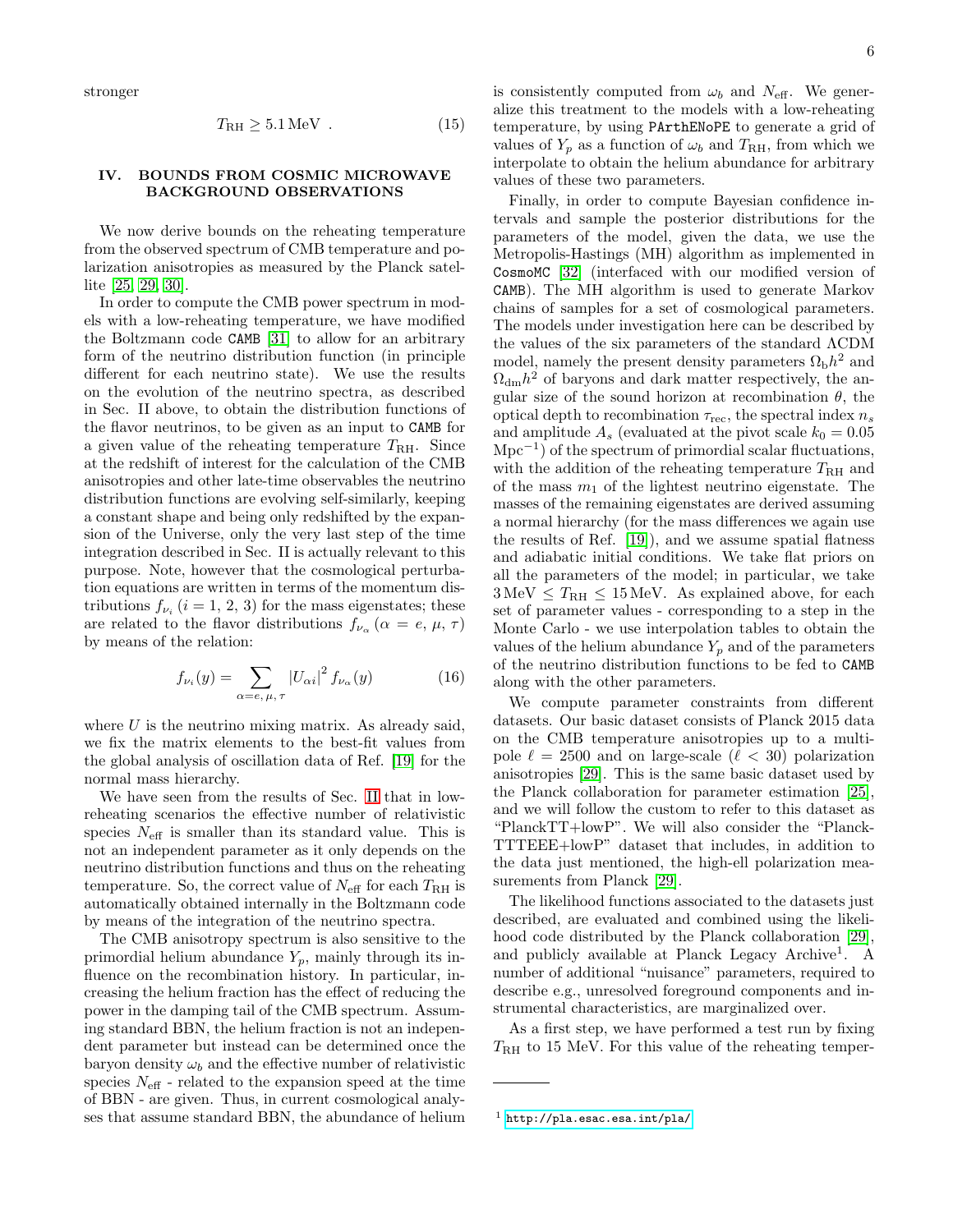![](_page_6_Figure_0.jpeg)

<span id="page-6-1"></span>FIG. 8: One-dimensional probability distribution for  $T_{\rm RH}$ , from the PlanckTT+lowP (red solid) and PlanckTT-TEEE+lowP (blue dashed) datasets.

ature, the scenario should be basically indistinguishable from standard ΛCDM, and in fact we have checked that we can reliably reproduce the corresponding results presented in Ref. [\[25\]](#page-8-3). We indeed find small (below one σ) shifts in the parameters, but we have traced them to the different parameterization of neutrino masses between our code and the standard version of CosmoMC used by the Planck collaboration (see below).

Then we turn to the Monte Carlo runs with  $T_{\rm RH}$  as a free parameter. We get the following 95% lower limit on the reheating temperature

$$
T_{\rm RH} \ge 4.7 \,\text{MeV} \quad \text{(PlanckTT + lowP)},
$$
  

$$
T_{\rm RH} \ge 4.4 \,\text{MeV} \quad \text{(PlanckTTTEEE + lowP)}.
$$
 (17)

The corresponding posterior distributions for  $T_{\rm RH}$  are shown in Fig. [8.](#page-6-1) For what concerns the effective number of relativistic degrees of freedom, we get (again at 95% C.L.)

$$
N_{\text{eff}} \ge 2.81 \quad \text{(PlanckTT + lowP)},
$$
  

$$
N_{\text{eff}} \ge 2.75 \quad \text{(PlanckTTTEEE + lowP)}.
$$
 (18)

These results are in agreement with the fact, reported in the Planck parameters paper [\[25\]](#page-8-3), that the addition of high-ell polarization data tends to slightly shift  $N_{\text{eff}}$ towards lower values.

It is interesting to test the robustness of the cosmological limits on neutrino masses in low-reheating scenarios. In the following we will focus on the PlanckTT+lowP dataset only. Computing the 95% credible interval for the sum of neutrino masses  $\sum m_i$  from our chains yields

$$
\sum m_i \le 0.83 \,\text{eV} \qquad \text{(for } T_{\text{RH}} \le 15 \,\text{MeV})\,. \tag{19}
$$

We have checked that we basically obtain<sup>2</sup> the same result  $(\sum m_i \leq 0.80 \text{ eV})$  when  $T_{\text{RH}}$  is fixed to 15 MeV.

7

However, one should not conclude from this that the neutrino mass limits stay unchanged in a low-reheating scenario. The reason is that, by considering the full allowed range for  $T_{\rm RH}$ , we are *de facto* exploring a parameter space that for the most part (let us say, for  $T_{\rm RH} > 7 \,\text{MeV}$ ) reproduces the standard  $\Lambda$ CDM+ $m_{\nu}$  scenario. This is also the region where most of the probability mass is concentrated. When marginalizing over all other parameters to obtain the posterior for  $m_{\nu}$ , this region dominates the probability integral and thus the procedure returns a constraint that is very close to the one found in standard ΛCDM. A possibly more sensible way to assess the effect of low-reheating scenarios on cosmological neutrino mass limits is to focus on the models with the lowest reheating temperature, by assuming a more stringent prior on  $T_{\rm RH}$  $(e.g., T<sub>RH</sub> \le 7 MeV, \text{ or } T<sub>RH</sub> = 6 MeV).$  Assuming different a priori upper limits on  $T_{\rm RH}$ , we get the following 95% credible intervals for  $\sum m_i$ :

$$
\sum m_i \le \begin{cases} 0.89 \,\text{eV} & (T_{\text{RH}} \le 7 \,\text{MeV}) \\ 0.93 \,\text{eV} & (T_{\text{RH}} \le 6 \,\text{MeV}) \\ 0.96 \,\text{eV} & (T_{\text{RH}} \le 5 \,\text{MeV}) \end{cases} \tag{20}
$$

In Fig. [9](#page-7-19) we show the posterior distribution for the sum of neutrino masses with these and other assumptions on  $T_{\rm RH}$ . There is a clear trend here: the constraint relaxes for lower reheating temperatures. The reason is easy to understand: the lower the reheating temperature, the lower the neutrino number density. Since, within a good approximation, the CMB directly constraints the neutrino energy density, and thus the product mass times number density, a low reheating temperature allows larger masses to be compatible with the data.

Finally, we have calculated the improvement in the goodness-of-fit of the low-reheating scenario with respect to standard ΛCDM. For the PlanckTT+lowP dataset, we find  $\Delta \chi^2 \ll 1$ , signaling that low-reheating scenarios, in spite of the presence of one additional parameter, do not allow to improve significantly the fit to the CMB data.

### <span id="page-6-0"></span>V. CONCLUSIONS

In this paper we have studied the production of relic neutrinos in a generic cosmological model where the latest reheating phase of the Universe occurs at temperatures as low as 1 MeV. This low-reheating scenario is an exotic possibility where it is not easy to account for a proper baryogenesis (although some solutions exist

<sup>2</sup> This limit is different from the one quoted in the Planck param-

eters paper [\[25\]](#page-8-3) for the  $\Lambda$ CDM+ $m_{\nu}$  scenario ( $\sum m_i \leq 0.72 \text{ eV}$ ). This is because we have implemented the normal mass hierarchy in the code, and as a consequence the total mass is bound to be larger than  $0.06 \text{ eV}$ . Instead, the  $\Lambda \text{CDM} + m_{\nu}$  analysis by the Planck collaboration assumes three degenerate mass states and a simple positivity prior  $\sum m_i \geq 0$ .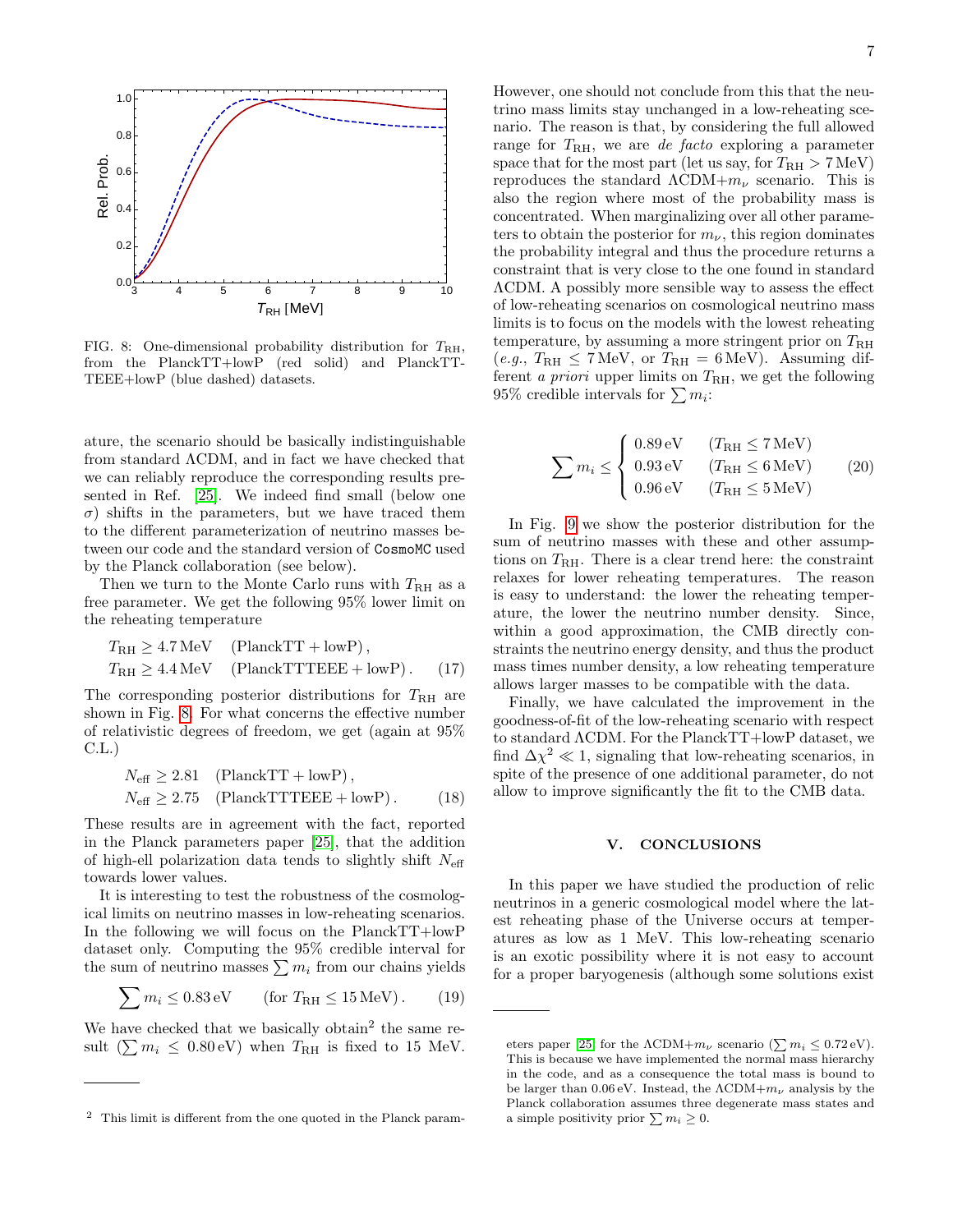![](_page_7_Figure_0.jpeg)

<span id="page-7-19"></span>FIG. 9: One-dimensional posterior distribution for  $\sum m_i$  from the PlanckTT+lowP dataset, for different assumptions on  $T_{\rm RH}: T_{\rm RH} \leq 15 \,\text{MeV}$  (red),  $T_{\rm RH} = 15 \,\text{MeV}$  (blue, basically coinciding with the previous case),  $T_{\text{RH}} \leq 7$  MeV (green),  $T_{\rm RH} \leq 6$  MeV (magenta),  $T_{\rm RH} \leq 5$  MeV (cyan). We also show a curve (black dashed) that reproduces the Planck collaboration results on  $\sum m_i$  for the  $\Lambda$ CDM+ $m_\nu$  model, for three neutrinos with equal mass.

[\[33,](#page-8-11) [34\]](#page-8-12)), but it provides an interesting way to reduce the radiation content of the Universe  $(N_{\text{eff}})$ , leaving room for relativistic particles whose abundance is quite constrained in the standard case, such as sterile neutrinos [\[35–](#page-8-13)[37\]](#page-8-14). The cosmological production of other possible particles is also modified for very low reheating temperatures, for instance in the case of axions [\[38,](#page-8-15) [39\]](#page-8-16).

We have carefully solved the thermalization of neutrinos in a low-reheating scenario, improving previous calculations and taking into account the effect of three-flavor neutrino oscillations. We have calculated the impact on the production of light elements, which in the case of  ${}^{4}$ He strongly depends on the inclusion or not of neutrino oscillations, as originally found in [\[8\]](#page-7-4). The BBN lower limit on the reheating temperature is  $T_{\text{RH}}(\text{BBN}) \geq 4.1 \text{ MeV}$ (95% CL), and it is fixed by the observed abundance of primordial deuterium. This value is larger than the BBN bounds found in previous analyses [\[1–](#page-7-0)[5\]](#page-7-1).

A slightly more stringent bound on the reheating temperature can be obtained from the analysis of CMB anisotropies. With the same basic dataset used by the Planck collaboration for parameter estimation, we find the lower limit  $T_{\text{RH}}(\text{CMB}) \geq 4.7 \text{ MeV}$  (95% CL). At the same time, the cosmological constraints on the total neutrino mass are quite robust in a low-reheating scenario, although, as expected, the bounds from Planck are slightly relaxed for values of  $T_{\rm RH}$  below 10 MeV.

#### Acknowledgments

ML acknowledges support from ASI through ASI/INAF Agreement I/072/09/0 for the Planck LFI Activity of Phase E2. Part of this work was carried out while ML was visiting the Instituto de Física Corpuscular in Valencia, whose hospitality is kindly acknowledged, supported by the grant Giovani ricercatori of the University of Ferrara, financed through the funds Fondi 5x1000 Anno 2010 and Fondi Unicredit 2013. GM, GM and OP acknowledge support by the Instituto Nazionale di Fisica Nucleare I.S. TASP and the PRIN 2012 "Theoretical Astroparticle Physics" of the Italian Ministero dell'Istruzione, Università e Ricerca. SP and PFdS were supported by the Spanish grants FPU13/03729, FPA2014-58183-P, Multidark CSD2009-00064 and SEV-2014-0398 (MINECO), and PROMETEOII/2014/084 (Generalitat Valenciana). This research was also supported by a Spanish-Italian MINECO-INFN agreement, ref. AIC-D-2011-0689.

- <span id="page-7-0"></span>[1] M. Kawasaki, K. Kohri, and N. Sugiyama, Phys. Rev. Lett. 82, 4168 (1999).
- <span id="page-7-7"></span>[2] M. Kawasaki, K. Kohri, and N. Sugiyama, Phys. Rev. D 62, 023506 (2000).
- [3] G.F. Giudice, E.W. Kolb, and A. Riotto, Phys. Rev. D 64, 023508 (2001).
- [4] G.F. Giudice, E.W. Kolb, A. Riotto, D.V. Semikoz, and I.I. Tkachev, Phys. Rev. D 64, 043512 (2001).
- <span id="page-7-1"></span>[5] S. Hannestad, Phys. Rev. D 70, 043506 (2004).
- <span id="page-7-2"></span>[6] G. Mangano et al., Nucl. Phys. B **729**, 221 (2005).
- <span id="page-7-3"></span>[7] P.F. de Salas and S. Pastor, in preparation.
- <span id="page-7-4"></span>[8] K. Ichikawa, M. Kawasaki, and F. Takahashi, Phys. Rev. D **72**, 043522 (2005).
- <span id="page-7-5"></span>[9] K. Ichikawa, M. Kawasaki, and F. Takahashi, JCAP 0705, 007 (2007).
- <span id="page-7-6"></span>[10] F. De Bernardis, L. Pagano, and A. Melchiorri, Astropart. Phys. 30, 192 (2008).
- <span id="page-7-8"></span>[11] G. Mangano, G. Miele, S. Pastor, O. Pisanti, and

S. Sarikas, JCAP 1103, 035 (2011).

- <span id="page-7-9"></span>[12] G. Mangano, G. Miele, S. Pastor, O. Pisanti, and S. Sarikas, Phys. Lett. B 708, 1 (2012).
- <span id="page-7-10"></span>[13] O. Pisanti et al., Comput. Phys. Commun. 178, 956 (2008).
- <span id="page-7-11"></span>[14] N. Fornengo, C.W. Kim, and J. Song, Phys. Rev. D 56, 5123 (1997).
- <span id="page-7-12"></span>[15] G. Mangano, G. Miele, S. Pastor, and M. Peloso, Phys. Lett. B 534, 8 (2002).
- <span id="page-7-13"></span>[16] G. Sigl and G. Raffelt, Nucl. Phys. B 406, 423 (1993).
- <span id="page-7-14"></span>[17] B.H. McKellar and M.J. Thomson, Phys. Rev. D 49, 2710 (1994).
- <span id="page-7-15"></span>[18] S. Pastor, T. Pinto, and G.G. Raffelt, Phys. Rev. Lett. 102, 241302 (2009).
- <span id="page-7-16"></span>[19] D.V. Forero, M.A. Tórtola, and J.W.F. Valle, Phys. Rev. D 90, 093006 (2014)
- <span id="page-7-17"></span>[20] P.D. Serpico et al., JCAP **0412**, 010 (2004).
- <span id="page-7-18"></span>[21] Y.I. Izotov, T.X. Thuan, and N.G. Guseva, Mon. Not.